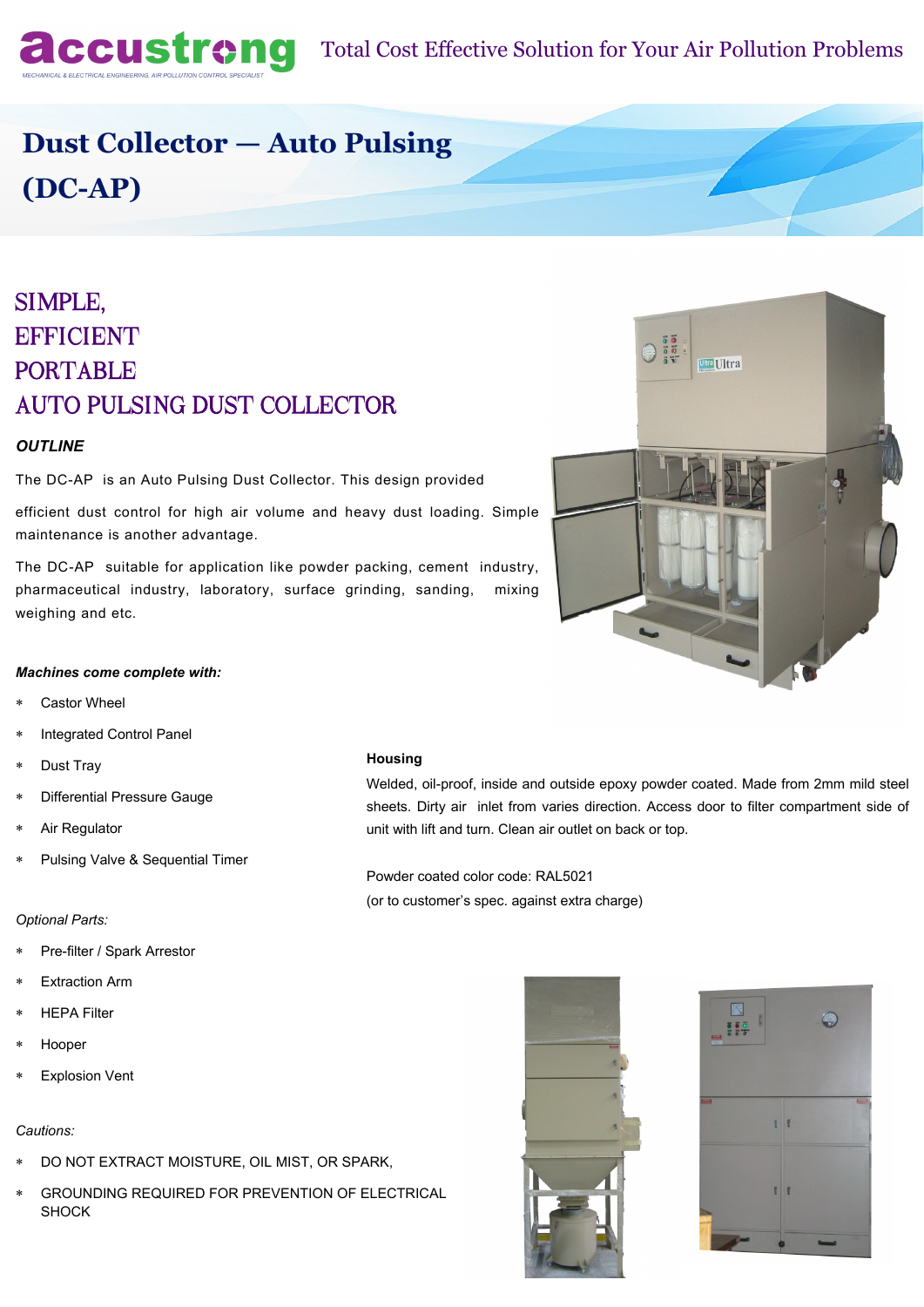# **General Technical Information**









# **Specification**

| Model            | Motor<br>(kW)  | <b>Airflow</b><br>(m <sup>3</sup> /min) | <b>Static</b><br>Pressure<br>(mmH <sub>2</sub> O) | <b>Filter Material</b> |           | <b>Dimension</b><br>(mm) |      |      |     |     |     | Power | Weight<br>(kg)      |      |
|------------------|----------------|-----------------------------------------|---------------------------------------------------|------------------------|-----------|--------------------------|------|------|-----|-----|-----|-------|---------------------|------|
|                  |                |                                         |                                                   | Qty                    | Mat       | Α                        | в    | C    | D   | Е   | F   | G     |                     |      |
| DC-AP-15         | 2.2            | 15                                      | 150                                               | 6                      |           | 650                      | 650  | 1760 | 150 | 215 | 635 | 135   |                     | 230  |
| DC-AP-45         | 4.0            | 45                                      | 200                                               | 12                     |           | 900                      | 900  | 1850 | 250 | 275 | 540 | 135   |                     | 390  |
| DC-AP-65         | 5.5            | 65                                      | 250                                               | 18                     |           | 1300                     | 900  | 1850 | 300 | 270 | 490 | 135   |                     | 490  |
| DC-AP-85         | 7.5            | 85                                      | 240                                               | 24                     | Polyester | 1700                     | 900  | 1850 | 350 | 270 | 490 | 135   | 415V / 3 ph / 50 Hz | 590  |
| <b>DC-AP-130</b> | $5.5 \times 2$ | 130                                     | 250                                               | 24                     |           | 1700                     | 900  | 1971 | 400 | 270 | 490 | 135   |                     | 740  |
| <b>DC-AP-160</b> | $7.5 \times 2$ | 160                                     |                                                   | 36                     |           | 2550                     | 1000 | 2270 | 500 | 240 | 495 | 135   |                     | 900  |
| <b>DC-AP-240</b> | $7.5 \times 3$ | 240                                     | 240                                               | 36                     |           | 2550                     | 1100 | 2270 | 600 | 220 | 545 | 135   |                     | 1200 |

# *Discharging Type*